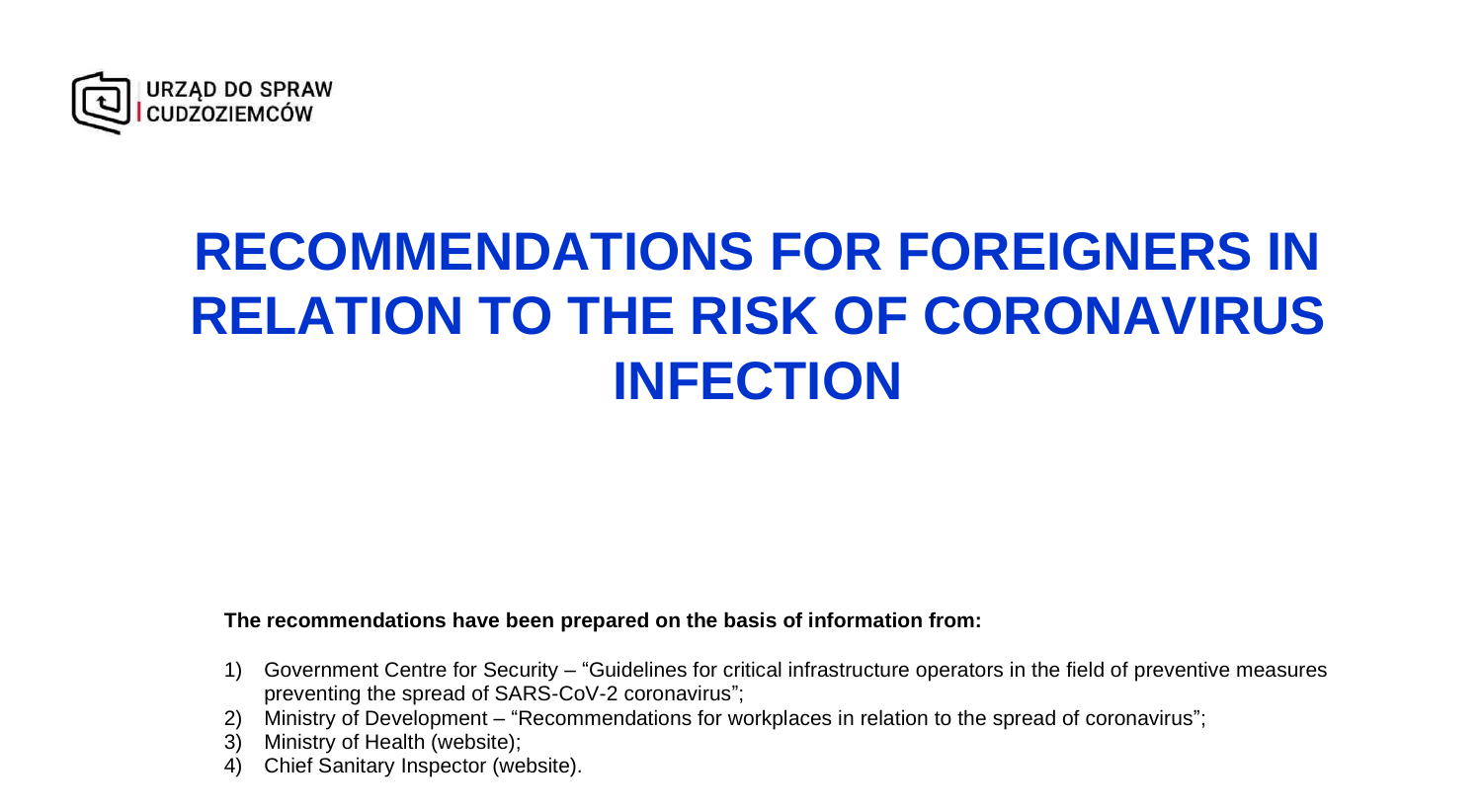

### **CHARACTERISTICS OF THE SARS-COV-2 VIRUS AND COVID-19 DISEASE**

#### **What is coronavirus?**

SARS-Cov-2 coronavirus causes a disease called COVID-19. It owes its name to its molecular structure. Under a microscope, it looks like having the shape of a crown.

#### **What are the first signs of a coronavirus infection?**

The virus primarily attacks the **respiratory system**. The first symptoms usually appear within 2 to a maximum of 14 days from contact with an infected person. If your body gets infected, you will soon get symptoms of a cold or flu.

The most common symptoms include:

➢ high fever (above 38 degrees);

 $\triangleright$  persistent cough and shortness of breath;

 $\triangleright$  trouble breathing.

Some coronavirus patients have gastrointestinal disorders. Nausea, diarrhoea, vomiting that resembles a normal intestinal flu may also occur in some infected patients.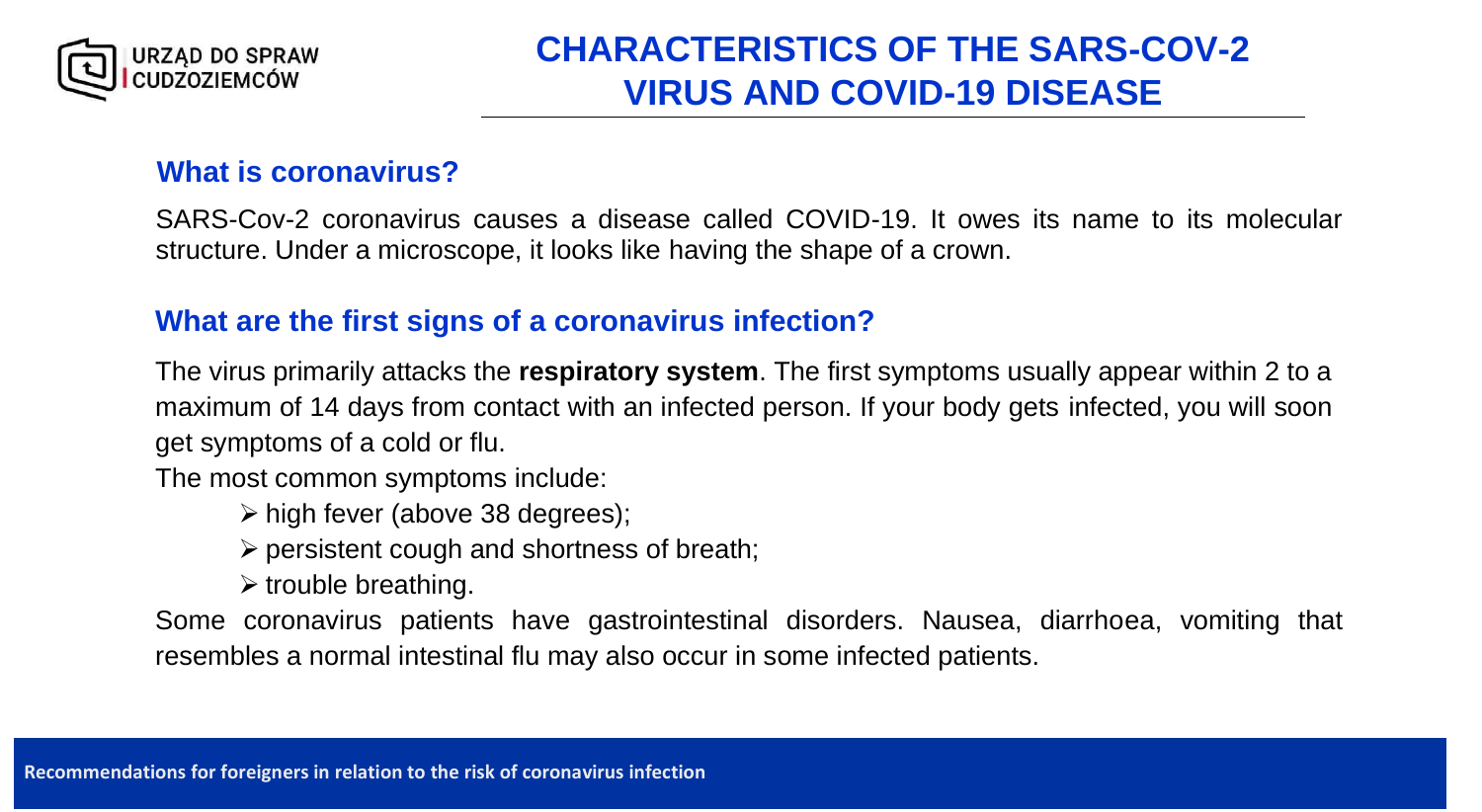

### **CHARACTERISTICS OF THE SARS-COV-2 VIRUS AND COVID-19 DISEASE**

#### **How often do the symptoms occur?**

A severe course of the disease is observed in approx.15-20% of cases. Deaths occur in 2-3% of cases. These data are probably overestimated, as many people with a mild infection have not been confirmed as infected by a laboratory test.

#### **Who is the most exposed?**

The risk of developing severe disease and death concerns primarily the elderly, people with reduced immunity accompanied by other diseases, especially chronic ones.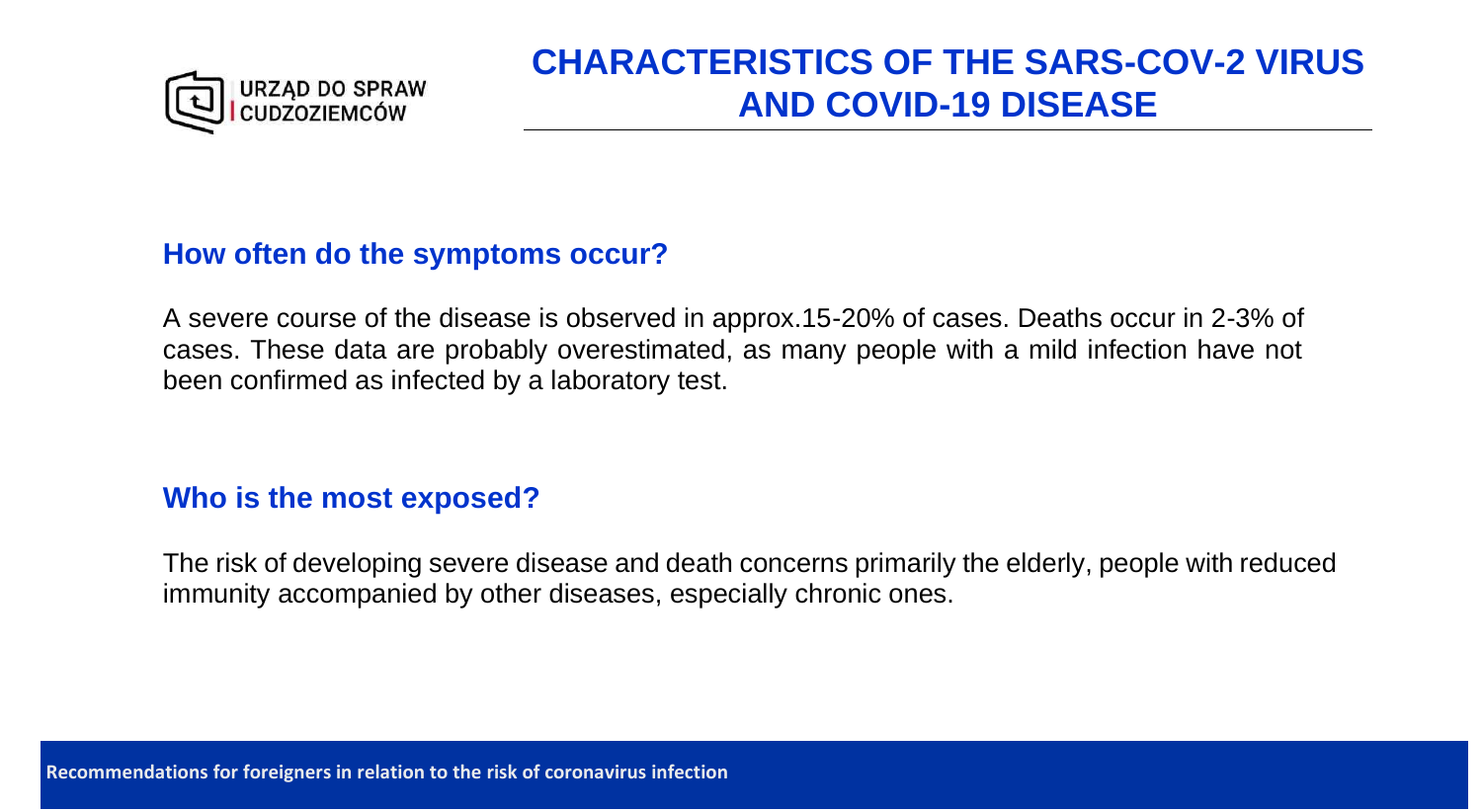





# **WASH YOUR HANDS FREQUENTLY**

Use soap and water or disinfect your hands with alcohol-based liquids / gels.

- $\triangleright$  Remember to frequently wash your hands with soap and water, or if it is not possible to disinfect them with liquids / gels based on alcohol (min. 60%).
- ➢ Washing hands with the abovementioned methods effectively eliminates the virus.
- ➢ The virus has the ability to temporarily reside on surfaces and objects if they have been contaminated with respiratory secretions (during coughing or sneezing) of sick people. There is a risk of transmission of the virus from contaminated surfaces on the hands, e.g. by touching the face or rubbing the eyes. That is why frequent hand washing reduces the risk of infection.

Each time before entering the centre for foreigners, it is mandatory to wash your hands with disinfectant.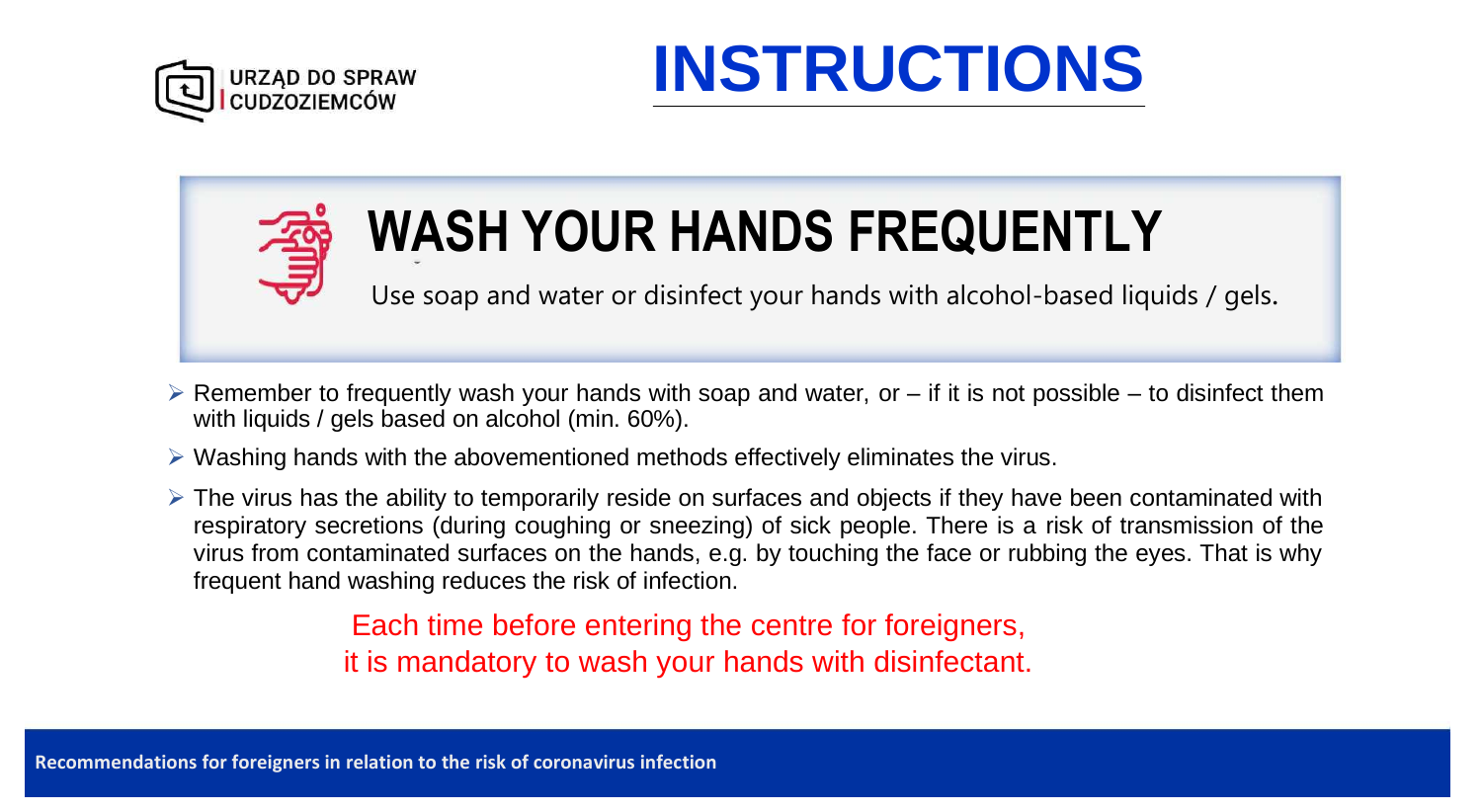

#### **APPLY PROTECTION RULES WHEN SNEEZING AND COUGHING**

Cover your mouth and nose with the bend of elbow or a handkerchief when coughing or sneezing. Throw the handkerchief into the basket and wash your hands.

When coughing or sneezing, cover your mouth and nose with the bend of elbow or a handkerchief – throw the handkerchief into a closed basket as soon as possible and wash your hands using soap and water or disinfect them with agents based on alcohol (min. 60%).

Covering the mouth and nose when coughing or sneezing prevents the spread of germs, including viruses. If you do not follow this rule, you can easily contaminate objects, surfaces or touched body parts, e.g. when greeting a person.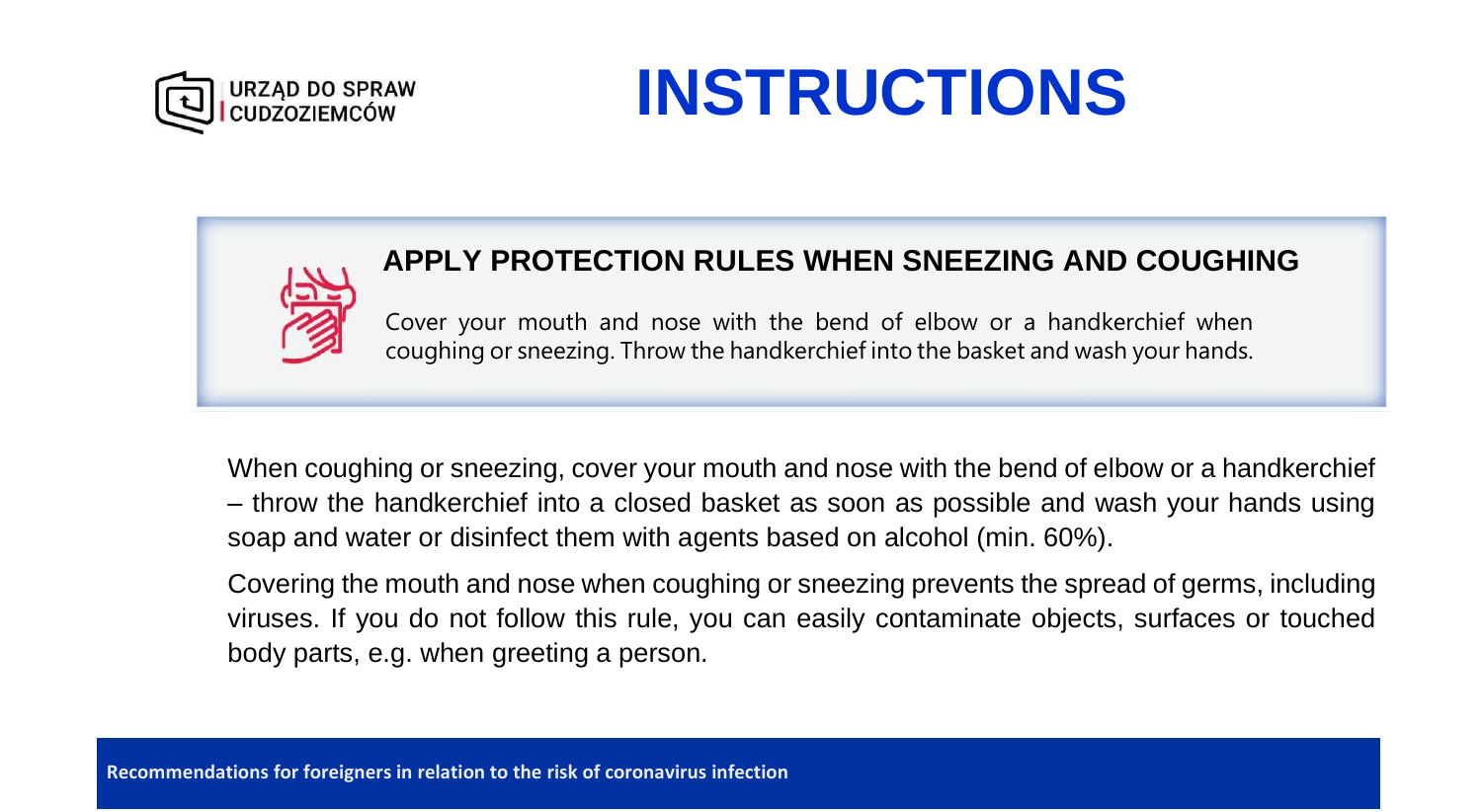





### AVOID TOUCHING YOUR EYES, NOSE, OR MOUTH

By touching your eyes, nose or mouth with contaminated hands you can spread the virus.

Hands touch many surfaces that may be contaminated with the virus.

Touching one's eyes, nose or mouth with contaminated hands may cause the virus to spread from the surface to the person.

Every human being involuntarily touches the face approx. 90 times a day – avoid the reflex of touching the face. One of the methods can be working with gloves (suitable for the workplace), gloves will not prevent the transmission of the virus, however, they will create a psychological barrier to help you avoid touching the face.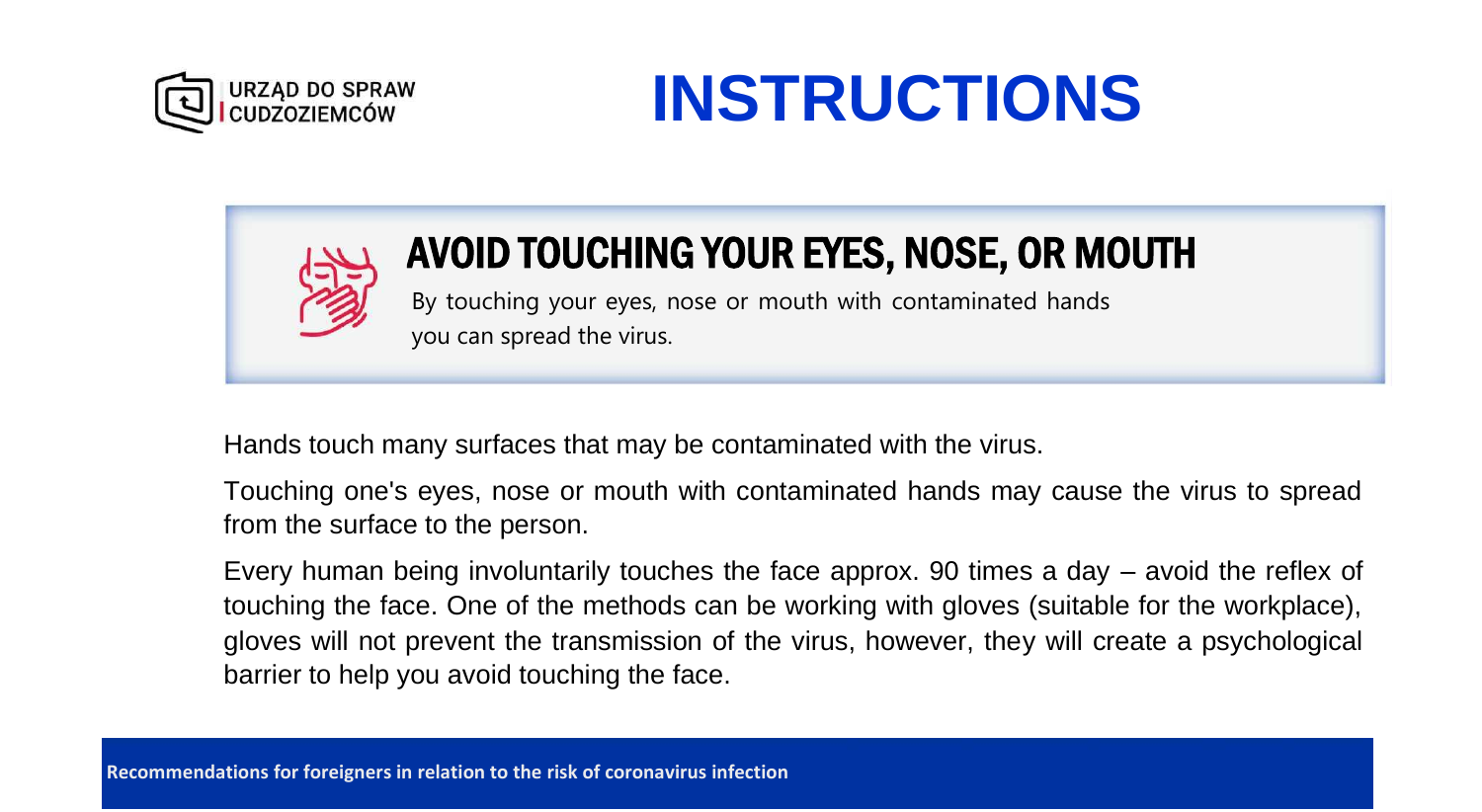



### KEEP A SAFE DISTANCE FROM THE INTERLOCUTOR

Stay at least 1-1.5 m away from the person who coughs, sneezes or has a fever. **Avoid tactile contact.**



### REGULARLY CLEAN OR DISINFECT THE AREAS TOUCHED

Regularly wipe desks, counters and tables, door handles, light switches, handrails etc. with water and detergent or with a disinfectant.



### REGULARLY DISINFECT YOUR PHONE AND DO NOT USE IT DURING MEALS

You can use for disinfection e.g. wet wipes soaked in disinfectant.

**Recommendations for foreigners in relation to the risk of coronavirus infection**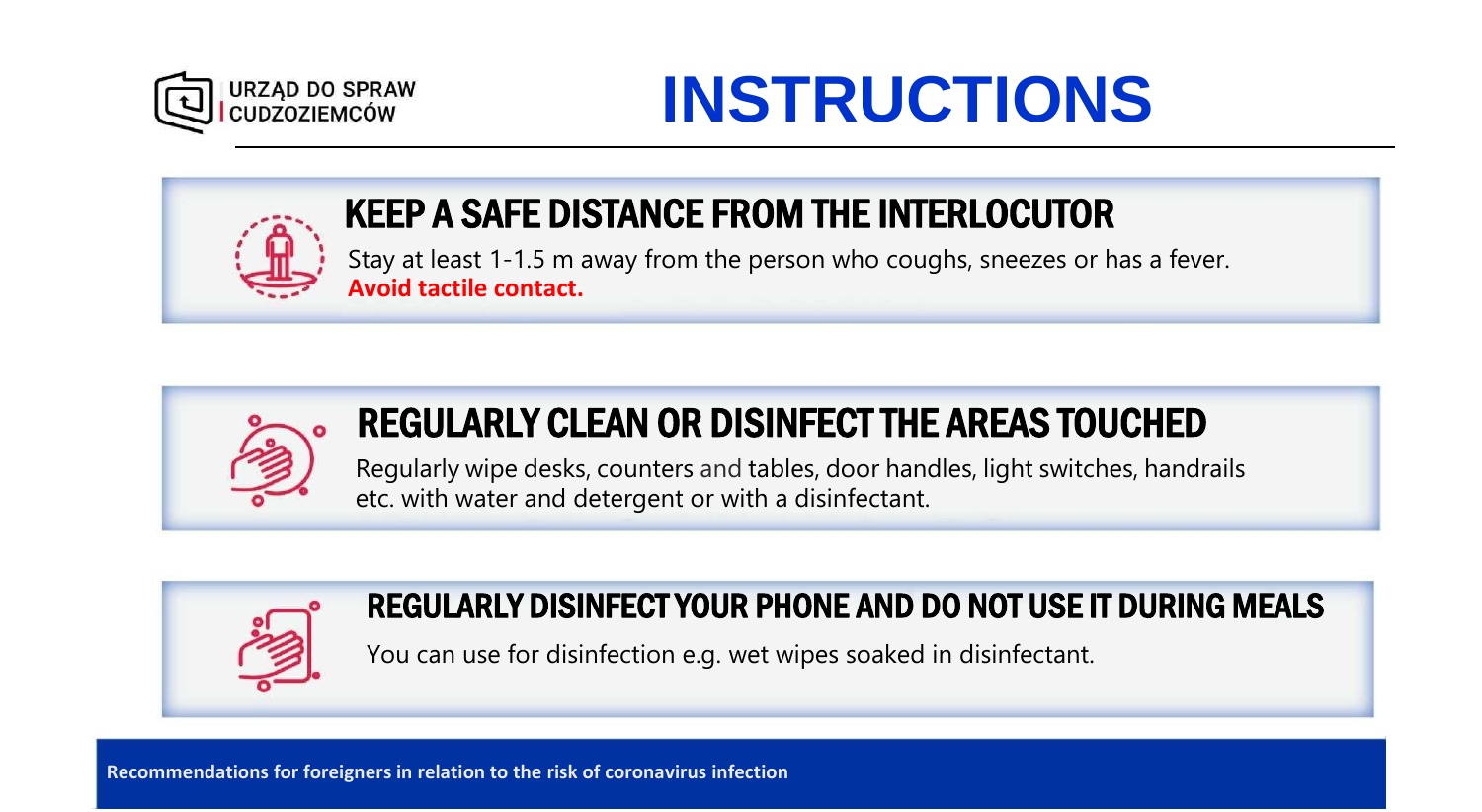

REMEMBER REMEMBE

If you suspect infection, but you have no **symptoms** yet**,** stay at home, **avoid contact with other people,** so that the virus does not spread.

Clear any doubts about your health condition **by PHONE** or other remote consultation method.

**DO NOT GO TO THE HEALTHCARE CENTRE** (unless you are asked to do so at a specified time) **or to the hospital without** first agreeing on where to go and whether it is needed in your case. **Use TELEPHONE CONSULTATION.**

One sick patient **(including you)** can be the source of infection for all other people in the waiting room.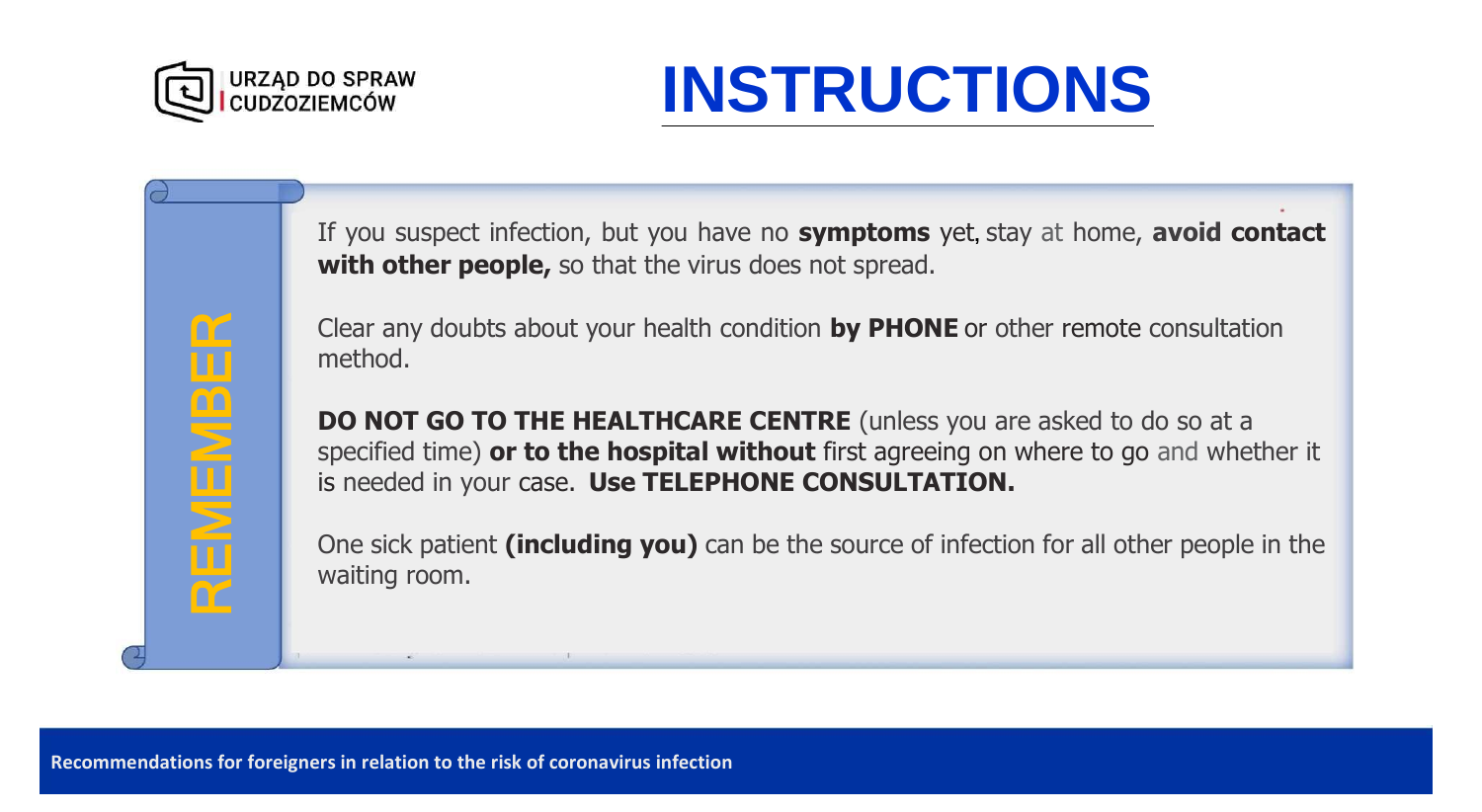

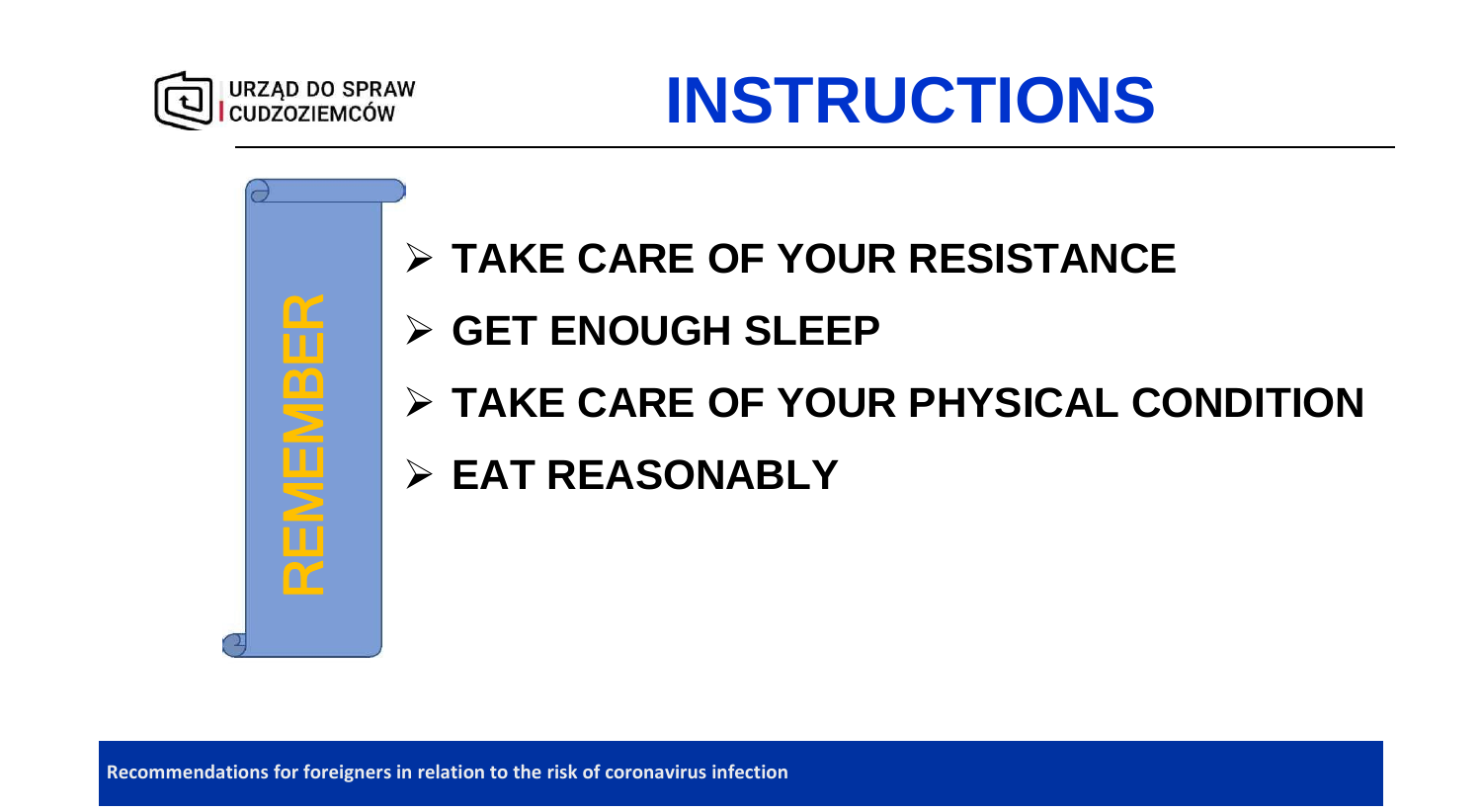What does it mean to have been in contact with someone infected with SARS-CoV-2 coronavirus?

- ➢ someone was in direct contact with the sick person or in contact at a distance of less than 2 meters for more than 15 minutes;
- ➢ someone had a long face-to-face for conversation with a person having symptoms of the disease;
- ➢ an infected person belongs to a group of someone's close friends or colleagues;
- $\triangleright$  a person lives in the same household or in the same room as the sick person.

**URZĄD DO SPRAW IUDZOZIEMCÓW**